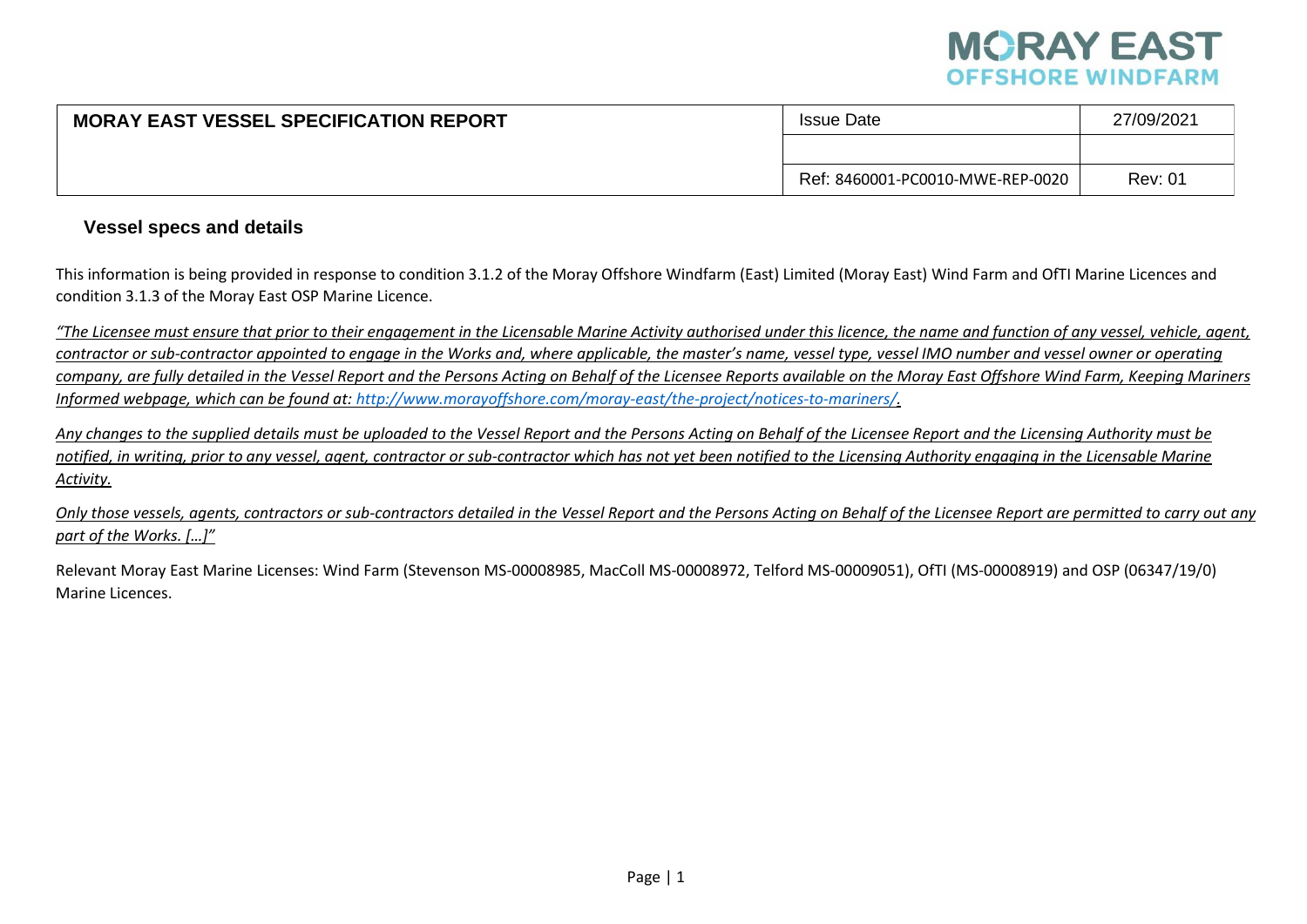

## **MORAY EAST VESSEL SPECIFICATION REPORT ISSUE Date** 27/09/2021 Ref: 8460001-PC0010-MWE-REP-0020 Rev: 01

| <b>Vessel Name</b>  | <b>Vessel Type</b><br>/ Function | <b>Operator</b>                                                 | <b>Contact Details (Where</b><br>applicable)                                                                                                                                                                                               | <b>Vessel ID</b>                                            | <b>Vessel key</b><br>characteristi<br><b>CS</b>           | Date on site                 | <b>Relevant</b><br><b>Marine</b><br>Licence                   |
|---------------------|----------------------------------|-----------------------------------------------------------------|--------------------------------------------------------------------------------------------------------------------------------------------------------------------------------------------------------------------------------------------|-------------------------------------------------------------|-----------------------------------------------------------|------------------------------|---------------------------------------------------------------|
| <b>GV Replenish</b> | Construction<br>guard vessel     | Kinnair<br>d<br>Marine<br>Service<br>S<br>Replenish<br>(FR) LLP | Email:<br>gvreplenish@gmail.com<br><b>Phone Number:</b><br>Other<br>(VSAT, etc.):<br>Master:<br>Onshore contact:<br>Kirkton House, South<br>Road Fraserburgh AB43<br>8TJ<br>+44 1346 518 035<br>George West<br>george@kinnairdmarine.co.uk | Call<br>Sign:<br>MASY7<br>IMO:<br><b>MMSI:</b><br>235055180 | LOA: 24.36 m<br><b>Beam: 7.17 m</b><br>Draught 3.48 m     | From<br>17/05/2019<br>To TBC | Wind<br>Farm,<br>OfTI and<br><b>OSP</b><br>Marine<br>Licences |
| KMS Ability N294    | Construction<br>guard vessel     | Kinnair<br>d<br>Marine<br>Service<br>S                          | Email: kmsability@gmail.com<br>Phone Number:<br>Other<br>(VSAT, etc.):<br>Master:<br>Onshore contact:<br>Kirkton House, South<br>Road Fraserburgh AB43<br>8TJ<br>+44 1346 518 035<br>George West<br>george@kinnairdmarine.co.uk            | Call<br>Sign:<br>MDFW3<br>IMO:<br><b>MMSI:</b><br>235014666 | LOA: 23.14 m<br><b>Beam:</b> 6.63 m<br>Draught: 3.20<br>m | From<br>05/06/2019<br>To TBC | Wind<br>Farm,<br>OfTI and<br><b>OSP</b><br>Marine<br>Licences |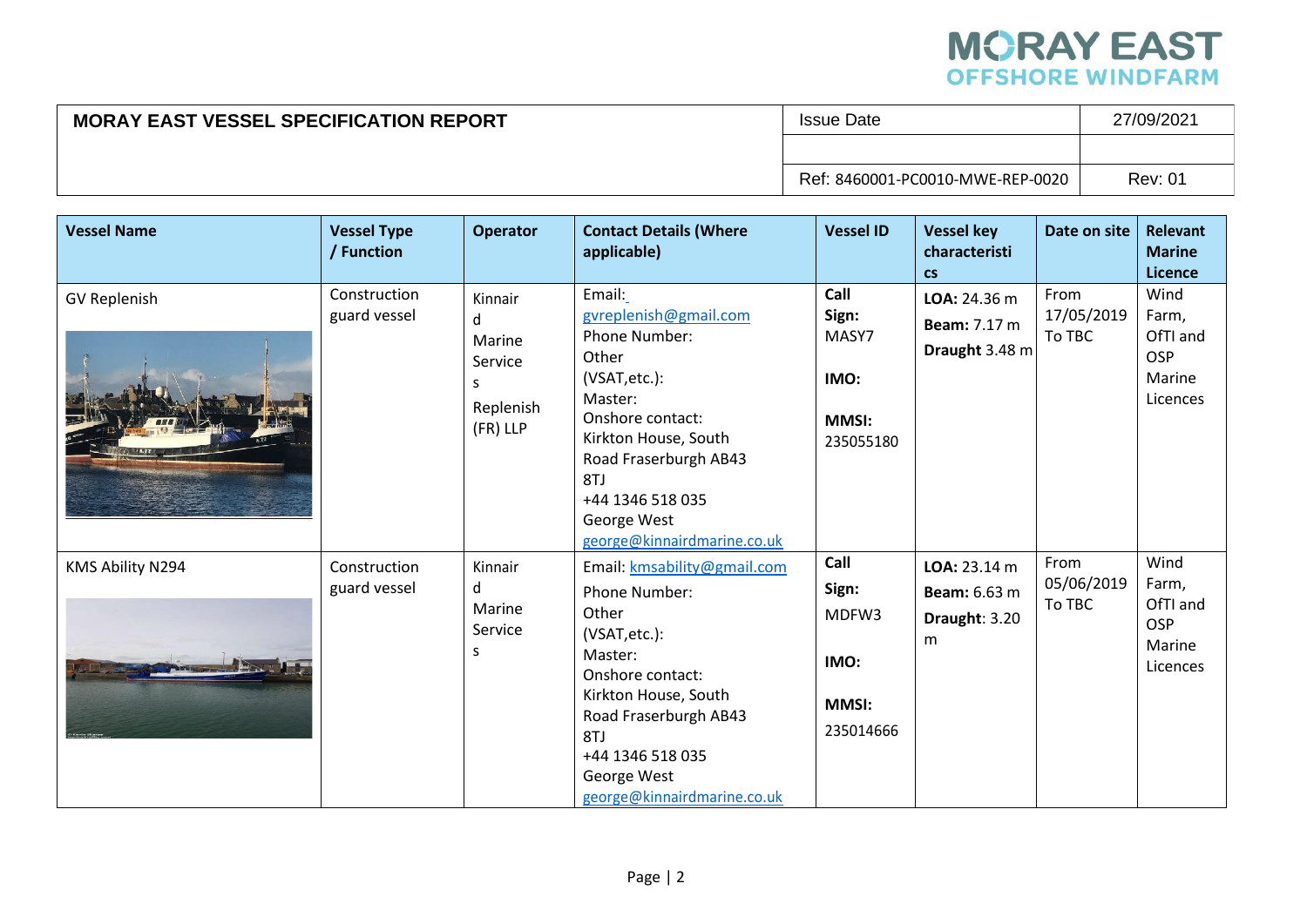

## **MORAY EAST VESSEL SPECIFICATION REPORT ISSUE Date** 27/09/2021 Ref: 8460001-PC0010-MWE-REP-0020 Rev: 01

| <b>Vessel Name</b>                 | <b>Vessel Type</b><br>/ Function | <b>Operator</b>                         | <b>Contact Details (Where</b><br>applicable)                                                                                                                                                                                                        | <b>Vessel ID</b>                                                        | <b>Vessel key</b><br>characteristi<br><b>CS</b>         | Date on site                 | <b>Relevant</b><br><b>Marine</b><br><b>Licence</b>            |
|------------------------------------|----------------------------------|-----------------------------------------|-----------------------------------------------------------------------------------------------------------------------------------------------------------------------------------------------------------------------------------------------------|-------------------------------------------------------------------------|---------------------------------------------------------|------------------------------|---------------------------------------------------------------|
| <b>GV Bountiful</b>                | Construction<br>guard vessel     | Kinnair<br>d<br>Marine<br>Service<br>S. | Email:<br>GVBountiful@gmail.co.uk<br>Phone Number: +44 1346 410<br>240 Other (VSAT, etc.):<br>Master:<br>Onshore contact:<br>Kirkton House, South<br>Road Fraserburgh AB43<br>8TJ<br>+44 1346 518 035<br>George West<br>george@kinnairdmarine.co.uk | Call<br>Sign:<br>MJLF4<br>IMO:<br>8699871<br><b>MMSI:</b><br>23200 4846 | $LOA$ 22 $m$<br>Beam 7 m<br>Draught 3.6 m               | From<br>29/04/2020<br>to TBC | Wind<br>Farm,<br>OfTI and<br><b>OSP</b><br>Marine<br>Licences |
| <b>KMS Kinnaird (ex Natalie C)</b> | Construction<br>guard vessel     | Kinnair<br>d<br>Marine<br>Service<br>S  | Email:<br>Phone Number:<br>Other<br>(VSAT, etc.):<br>Master:<br>Onshore contact:<br>Kirkton House, South<br>Road Fraserburgh AB43<br>8TJ<br>+44 1346 518 035<br>GeorgeWest<br>george@kinnairdmarine.co.uk                                           | Call<br>Sign:<br><b>GHNE</b><br>IMO:<br>8673126                         | LOA: 26.36 m<br><b>Beam: 6.4m</b><br>Draught: 3.24<br>m | From<br>16/07/2020<br>to TBC | Wind<br>Farm,<br>OfTI and<br><b>OSP</b><br>Marine<br>Licences |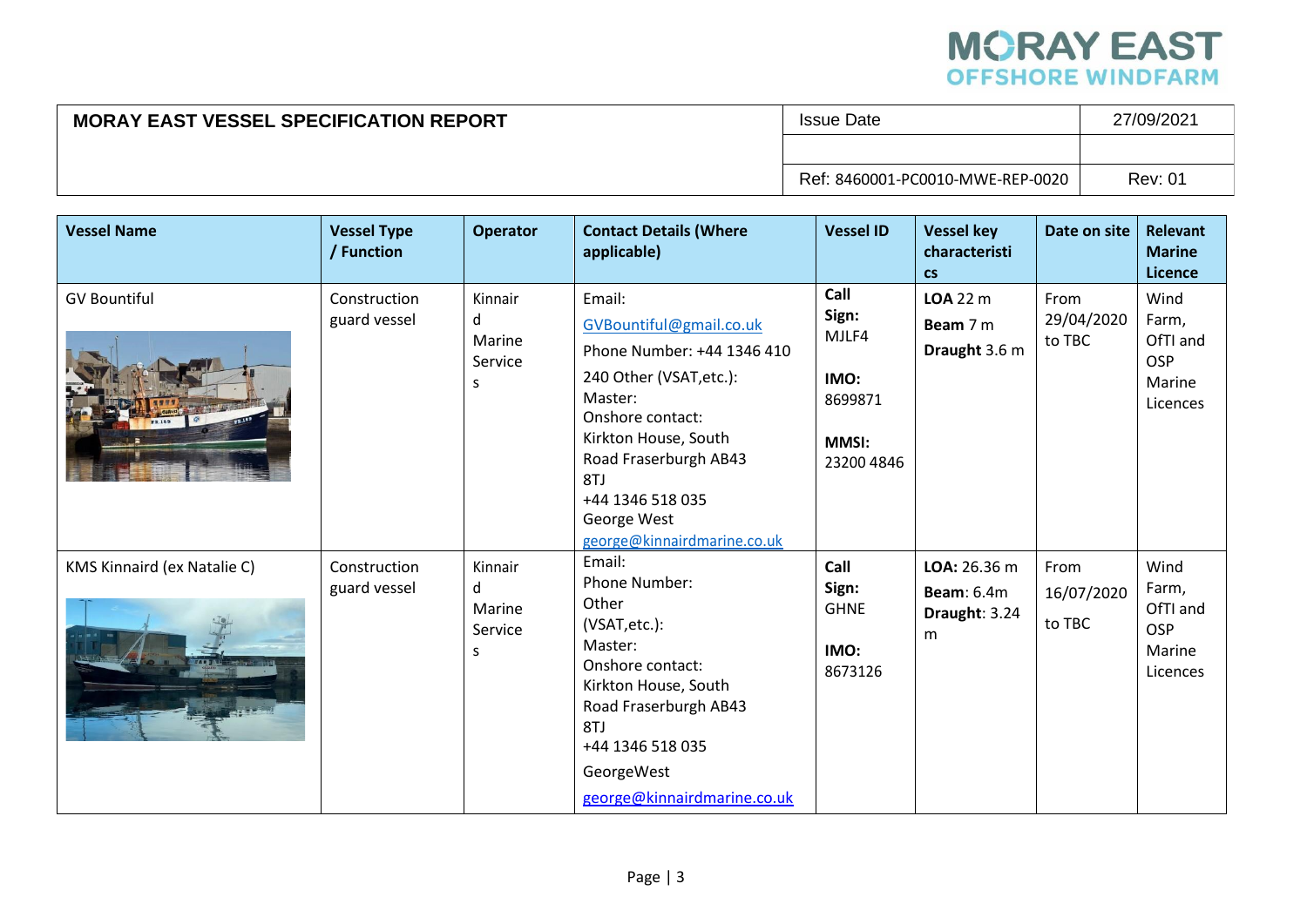

| <b>MORAY EAST VESSEL SPECIFICATION REPORT</b> | <b>Issue Date</b>                | 27/09/2021     |
|-----------------------------------------------|----------------------------------|----------------|
|                                               |                                  |                |
|                                               | Ref: 8460001-PC0010-MWE-REP-0020 | <b>Rev: 01</b> |

| <b>Vessel Name</b>                                                      | <b>Vessel Type</b><br>Function                                  | <b>Operator</b>           | <b>Contact Details (Where</b><br>applicable)                                           | <b>Vessel ID</b>                                               | <b>Vessel key</b><br>characteristi<br><b>CS</b>        | Date on site            | Relevant<br><b>Marine</b><br>Licence |
|-------------------------------------------------------------------------|-----------------------------------------------------------------|---------------------------|----------------------------------------------------------------------------------------|----------------------------------------------------------------|--------------------------------------------------------|-------------------------|--------------------------------------|
| Windcat19<br><b>WASHED</b><br>$\mathcal{N}$<br>$\overline{\phantom{a}}$ | Workboat, UK<br>MCA Cat 2<br>High speed crew<br>transfer vessel | Windcat<br>Workboa<br>tBV | Email:<br>Windcat19@windcatworkboats.<br><u>com</u><br>Phone Number: +44<br>7818524141 | Call<br>Sign:<br>2ATD3<br>IMO:<br><b>MMSI</b><br>23506<br>2747 | <b>LOA: 22 m</b><br><b>Beam:</b> 6.5m<br>Draught: 1.9m | From Oct<br>2020 to TBC | Wind<br>Farm<br>Marine<br>Licence    |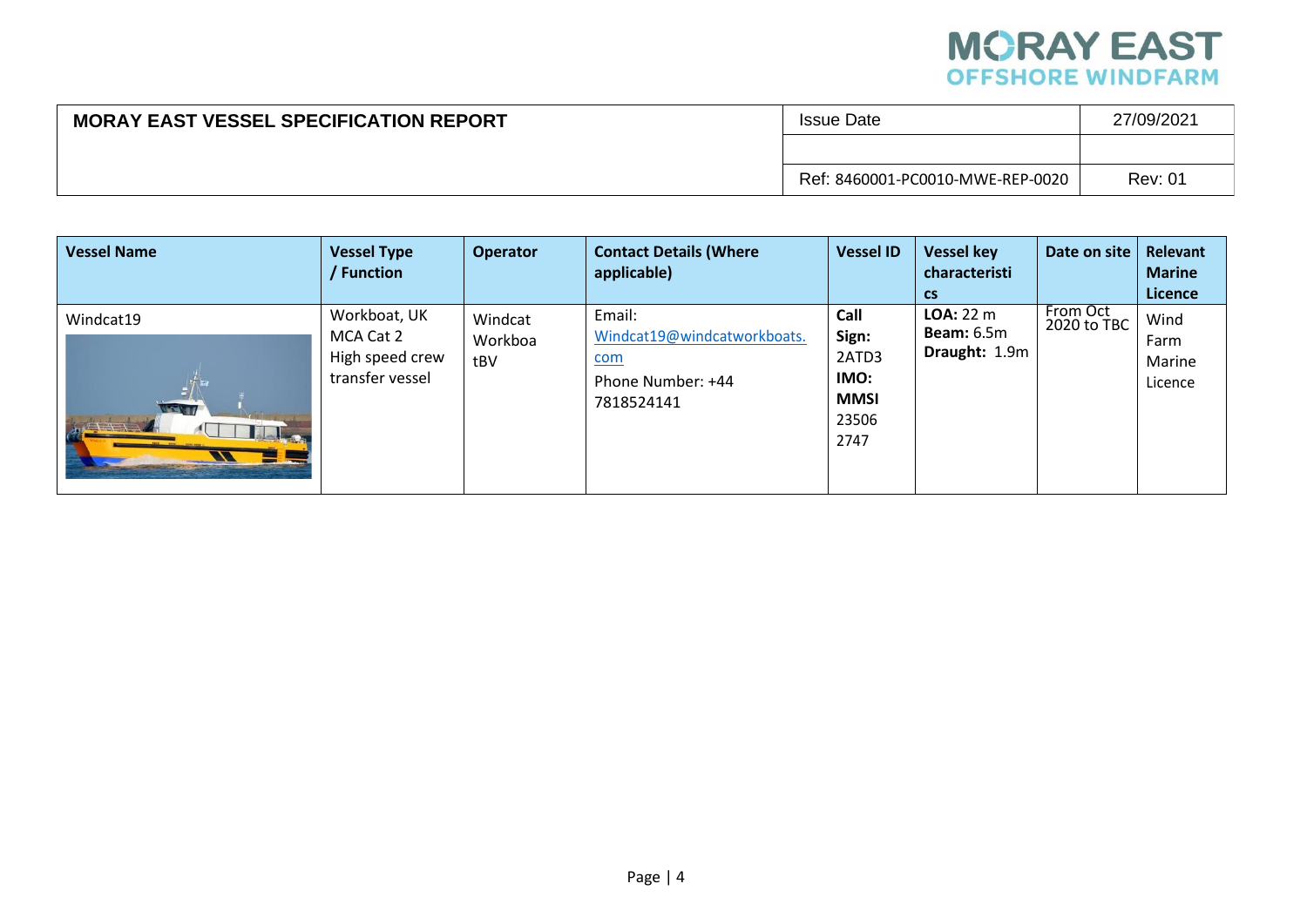## **MORAY EAST**<br>OFFSHORE WINDFARM

| <b>MORAY EAST VESSEL SPECIFICATION REPORT</b> |                                                                 |                        |                                                                                                                                                                                                                        | <b>Issue Date</b>                                                              |                                                 |        | 27/09/2021                  |                                      |
|-----------------------------------------------|-----------------------------------------------------------------|------------------------|------------------------------------------------------------------------------------------------------------------------------------------------------------------------------------------------------------------------|--------------------------------------------------------------------------------|-------------------------------------------------|--------|-----------------------------|--------------------------------------|
|                                               |                                                                 |                        |                                                                                                                                                                                                                        |                                                                                |                                                 |        |                             |                                      |
|                                               |                                                                 |                        |                                                                                                                                                                                                                        |                                                                                | Ref: 8460001-PC0010-MWE-REP-0020                |        |                             | <b>Rev: 01</b>                       |
| <b>Vessel Name</b>                            | <b>Vessel Type</b><br>/ Function                                | <b>Operator</b>        | <b>Contact Details (Where</b><br>applicable)                                                                                                                                                                           | <b>Vessel ID</b>                                                               | <b>Vessel key</b><br>characteristi<br><b>CS</b> |        | Date on site                | Relevant<br><b>Marine</b><br>Licence |
| Njord Forseti                                 | Workboat, UK<br>MCA Cat 2<br>High speed crew<br>transfer vessel | Njord<br>Offshore      | njordforseti@njordoffshore.com<br>+44 (0) 7398953715<br><b>Operation Manager</b><br><b>Bob Cooper</b><br>+44 (0) 7932971859<br>Bcooper@njordoffshore.com<br>Njord Operation department<br>Operations@njordoffshore.com | Call<br>Sign:<br>2JKA7<br>IMO:<br>978666<br>9<br><b>MMSI:</b><br>235116<br>578 | LOA: 26.3 m<br><b>Beam: 9.2m</b>                | to TBC | 04.06.2021                  | Wind<br>Farm<br>Marine<br>Licence    |
| <b>NSL Challenger</b>                         | Workboat, UK<br>MCA Cat 2<br>High speed crew<br>transfer vessel | North Sea<br>Logistics | Email:info@northsealogistic<br>s.co.uk<br>Phone Number: 07817693514                                                                                                                                                    | Call<br>Sign:<br>2IXX4<br>IMO:<br>MMSI-<br>2351136<br>77                       | LOA: 19 m<br>Beam: 7m<br>Draught: 1.4m          |        | From April to<br>30/09/2021 | Wind<br>Farm<br>Marine<br>Licence    |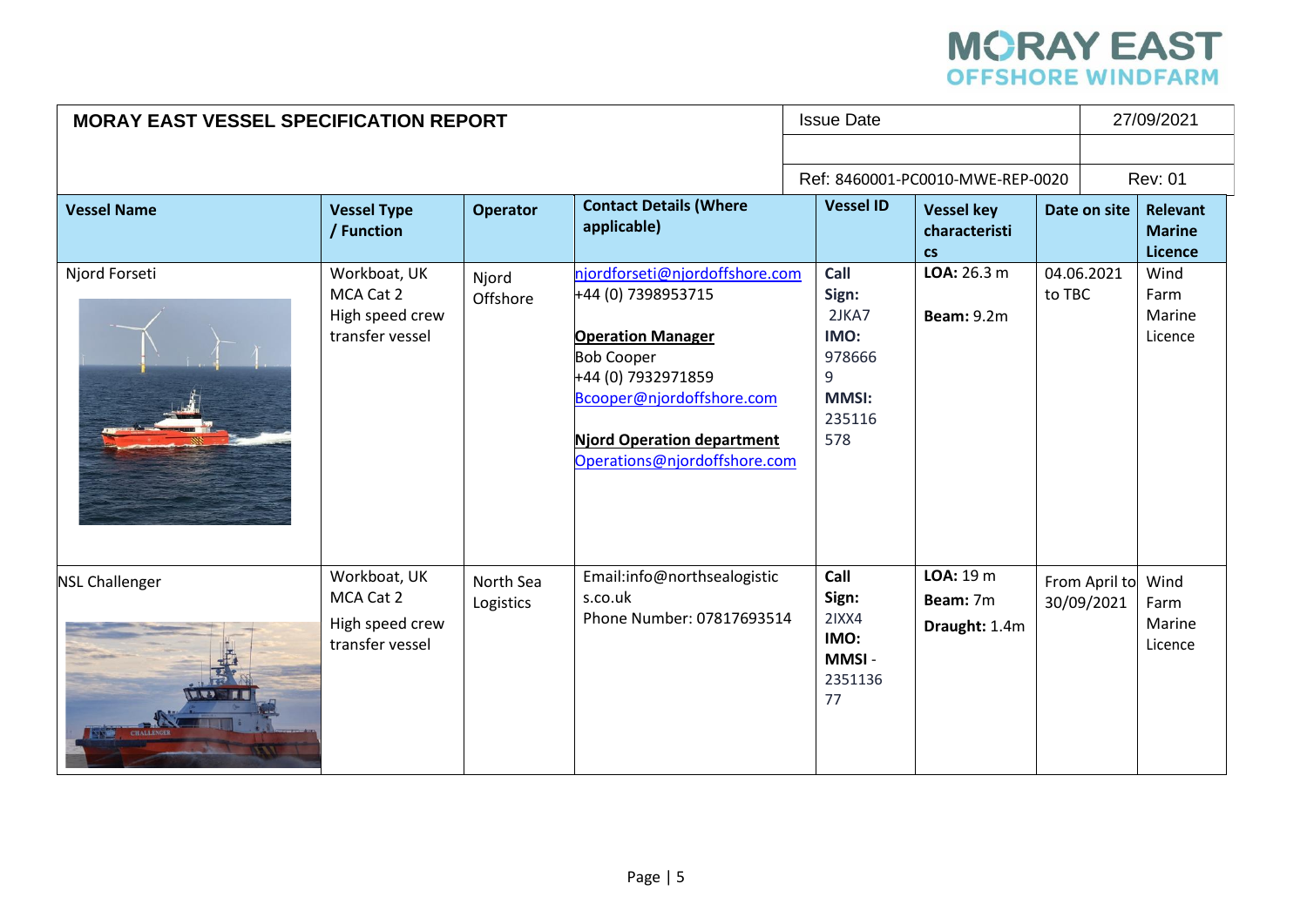

| <b>MORAY EAST VESSEL SPECIFICATION REPORT</b> | <b>Issue Date</b>                | 27/09/2021     |
|-----------------------------------------------|----------------------------------|----------------|
|                                               |                                  |                |
|                                               | Ref: 8460001-PC0010-MWE-REP-0020 | <b>Rev: 01</b> |

| <b>Vessel Name</b>    | <b>Vessel Type</b><br>/ Function                 | <b>Operator</b>         | <b>Contact Details (Where</b><br>applicable)                                                                                                                                                                 | <b>Vessel ID</b>                                                                      | <b>Vessel key</b><br>characteristi<br>$\mathsf{cs}$                          | Date on site                 | <b>Relevant</b><br><b>Marine</b><br><b>Licence</b> |
|-----------------------|--------------------------------------------------|-------------------------|--------------------------------------------------------------------------------------------------------------------------------------------------------------------------------------------------------------|---------------------------------------------------------------------------------------|------------------------------------------------------------------------------|------------------------------|----------------------------------------------------|
| <b>Acta Centaurus</b> | DP2 WTG W2W<br>Constructio<br>n Suport<br>vessel | Acta<br>Shipping<br>3BV | Email:<br>captain@actacentaurus.com<br>bridge@actacentaurus.com<br>chiefofficer@actacentaurus.co<br>m Phone Number: +31 613 973<br>363<br>+31 625 203 347<br>Other (VSAT, etc.):<br>+31 853 012 161<br>V-sat | Call<br>Sign:<br><b>PB01</b><br><b>IMO</b><br>9850355<br><b>MMSI</b><br>244341<br>000 | LOA: 93.4 m<br><b>Beam:</b> 18 m<br>Draught: 5.6 m                           | From<br>23/01/2021<br>to TBC | Wind<br>Farm<br>Marine<br>Licence                  |
| Waterfall             | <b>Crew Transfer</b><br>Vessel                   | Moray first<br>Marine   | Email: bill@moraymarine.com<br>Phone Number:<br>07775 802963<br>Other (VSAT, etc.):<br>Master: Bill Ruck                                                                                                     | <b>Call Sign:</b><br>2CBT4<br><b>MMSI:</b><br>235071<br>392                           | <b>LOA</b><br>15M<br><b>Beam</b><br>6M<br><b>Draught</b><br>6.7 <sub>m</sub> | Ad hoc work                  | Wind<br>Farm<br>Marine<br>Licence                  |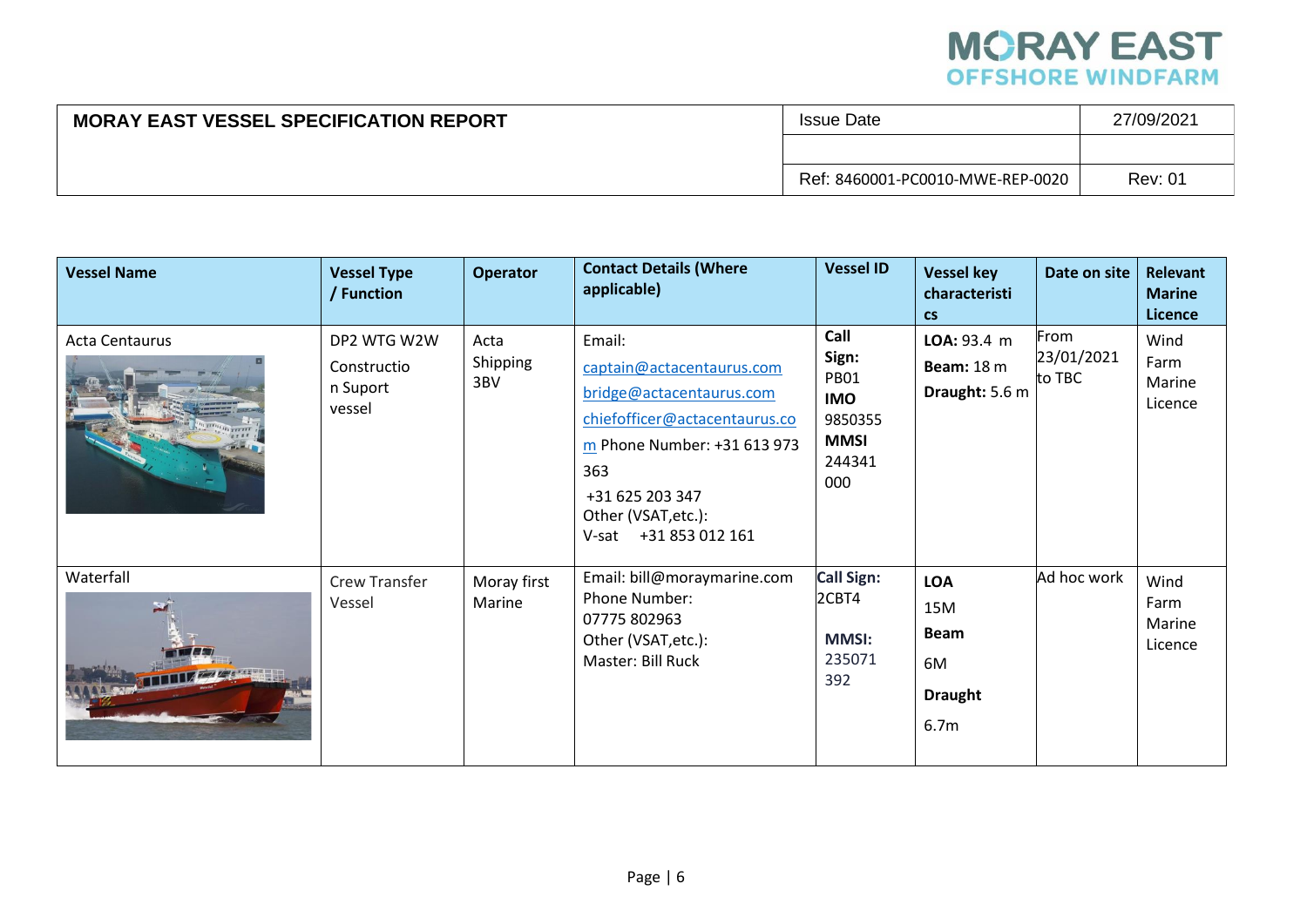

| <b>MORAY EAST VESSEL SPECIFICATION REPORT</b> | <b>Issue Date</b>                | 27/09/2021     |
|-----------------------------------------------|----------------------------------|----------------|
|                                               |                                  |                |
|                                               | Ref: 8460001-PC0010-MWE-REP-0020 | <b>Rev: 01</b> |

| <b>Vessel Name</b><br><b>Vessel Type</b><br>/ Function                                                                                                                        | <b>Operator</b>         | <b>Contact Details (Where</b><br>applicable)                                                                                                                                                                             | <b>Vessel ID</b>                                                          | <b>Vessel key</b><br>characteristi                                         | Date on site                     | Relevant<br><b>Marine</b>                               |
|-------------------------------------------------------------------------------------------------------------------------------------------------------------------------------|-------------------------|--------------------------------------------------------------------------------------------------------------------------------------------------------------------------------------------------------------------------|---------------------------------------------------------------------------|----------------------------------------------------------------------------|----------------------------------|---------------------------------------------------------|
| <b>HST Harri</b><br><b>Crew Transfer</b><br>Vessel (CTV)<br><b>EFFETEER</b><br>Le little d <mark>e</mark><br><b>AWRECISTION</b><br><b>D</b> Eddy Decorte<br>MarineTraffic.com | High Speed<br>Transfers | Email:<br>harri@highspeedtransfers.co<br><u>m</u><br>HST Harri: Mob: +44<br>7818663098<br>HST Harri: Vsat: +44 1792272185<br><b>HST Marine</b><br>Canolfan Centre, Millers<br>Drive, Swansea, SA4 4QN,<br>United Kingdom | <b>Call Sign</b><br>MGBN4<br>IMO:<br>9878589<br><b>MMSI:</b><br>232024313 | $\mathsf{CS}$<br>LOA 27m<br>Beam 11m<br><b>Draught</b><br>2.1 <sub>m</sub> | From<br>10/01/2021<br><b>TBC</b> | <b>Licence</b><br><b>Wind Farm</b><br>Marine<br>Licence |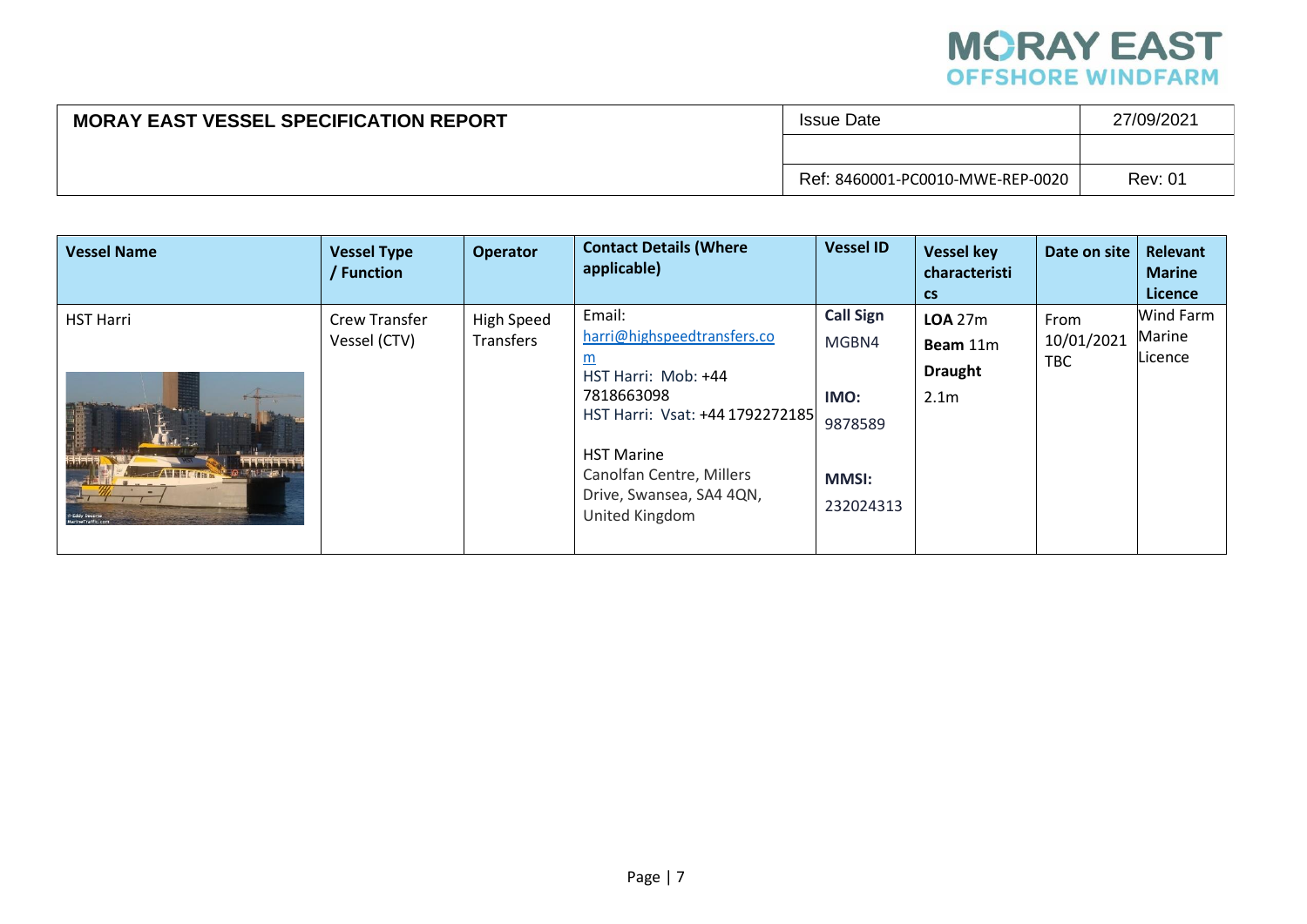

| <b>MORAY EAST VESSEL SPECIFICATION REPORT</b> | <b>Issue Date</b>                | 27/09/2021     |
|-----------------------------------------------|----------------------------------|----------------|
|                                               |                                  |                |
|                                               | Ref: 8460001-PC0010-MWE-REP-0020 | <b>Rev: 01</b> |

| <b>Vessel Name</b> | Vessel Type /<br><b>Function</b>                                | <b>Operator</b> | <b>Contact Details (Where</b><br>applicable)                                    | <b>Vessel ID</b>                                                          | <b>Vessel key</b><br>characteristic<br>S         | Date on site       | <b>Relevant</b><br><b>Marine</b><br>Licence |
|--------------------|-----------------------------------------------------------------|-----------------|---------------------------------------------------------------------------------|---------------------------------------------------------------------------|--------------------------------------------------|--------------------|---------------------------------------------|
| Esvagt Alba        | 0&M<br><b>WSOV</b><br><b>WTW</b>                                | Esvagt          | Email:<br>alba@esvagtvessel.com<br>Tel.IP: +45 82136240<br>Mobile: +45 53650831 | <b>Call Sign</b><br>OYEI2<br>IMO:<br>9878979<br><b>MMSI:</b><br>219026495 | <b>LOA: 70m</b><br>Beam: 17m<br>Draught:<br>5.4m | From<br>02/07/2021 | Wind Farm<br>Marine<br>Licence              |
| Esvagt Wind 8      | 0&M<br>Esvagt Alba<br>Daughter craft<br><b>High Speed Craft</b> | Esvagt          | Email:<br>alba@esvagtvessel.com<br>Tel.IP: +45 82136240<br>Mobile: +45 53650831 | <b>Call Sign</b><br>OX3134<br><b>MMSI:</b><br>219027647                   | <b>LOA: 13m</b><br>Beam: 4m<br>Draught: 1m       | From<br>02/07/2021 | Wind Farm<br>Marine<br>Licence              |